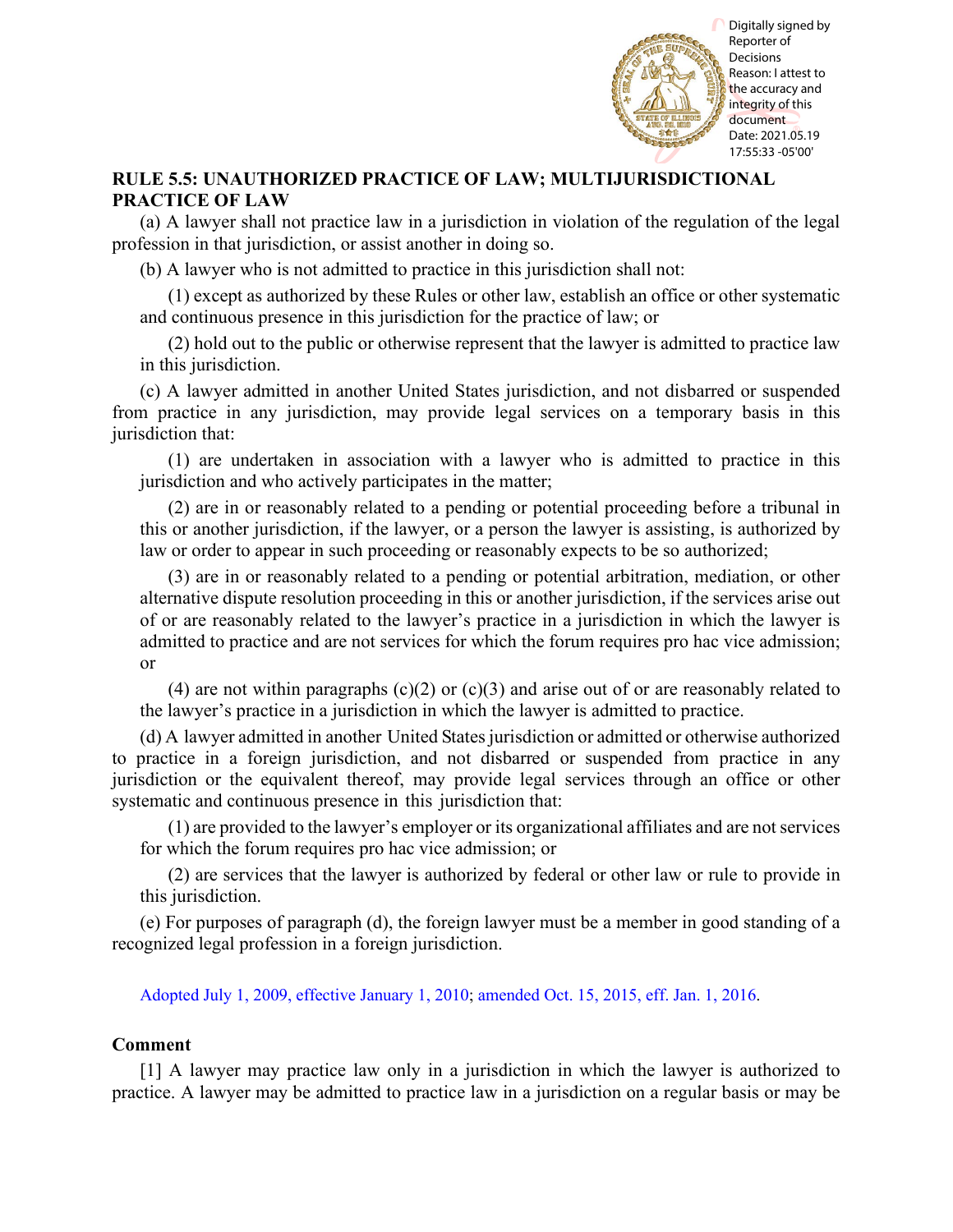authorized by court rule or order or by law to practice for a limited purpose or on a restricted basis. Paragraph (a) applies to unauthorized practice of law by a lawyer, whether through the lawyer's direct action or by the lawyer assisting another person.

[2] The definition of the practice of law is established by law and varies from one jurisdiction to another. Whatever the definition, limiting the practice of law to members of the bar protects the public against rendition of legal services by unqualified persons. This Rule does not prohibit a lawyer from employing the services of paraprofessionals and delegating functions to them, so long as the lawyer supervises the delegated work and retains responsibility for their work. See Rule 5.3.

[3] A lawyer may provide professional advice and instruction to nonlawyers whose employment requires knowledge of the law; for example, claims adjusters, employees of financial or commercial institutions, social workers, accountants and persons employed in government agencies. Lawyers also may assist independent nonlawyers, such as paraprofessionals, who are authorized by the law of a jurisdiction to provide particular law-related services. In addition, a lawyer may counsel nonlawyers who wish to proceed *pro se*. See Supreme Court Rule 137(e) (lawyer may help draft a pleading, motion or other paper filed by a *pro* se party). See also Supreme Court Rule 13(c)(6) (lawyer may make a limited scope appearance in a civil proceeding on behalf of a *pro se* party).

[4] Other than as authorized by law or this Rule, a lawyer who is not admitted to practice generally in this jurisdiction violates paragraph (b)(1) if the lawyer establishes an office or other systematic and continuous presence in this jurisdiction for the practice of law. Presence may be systematic and continuous even if the lawyer is not physically present here. Such a lawyer must not hold out to the public or otherwise represent that the lawyer is admitted to practice law in this jurisdiction. See also Rules 7.1(a) and 7.5(b).

[5] There are occasions in which a lawyer admitted to practice in another United States jurisdiction, and not disbarred or suspended from practice in any jurisdiction, may provide legal services on a temporary basis in this jurisdiction under circumstances that do not create an unreasonable risk to the interests of their clients, the public or the courts. Paragraph (c) identifies four such circumstances. The fact that conduct is not so identified does not imply that the conduct is or is not authorized. With the exception of paragraphs  $(d)(1)$  and  $(d)(2)$ , this Rule does not authorize a U.S. or foreign lawyer to establish an office or other systematic and continuous presence in this jurisdiction without being admitted to practice generally here.

[6] There is no single test to determine whether a lawyer's services are provided on a "temporary basis" in this jurisdiction, and may therefore be permissible under paragraph (c). Services may be "temporary" even though the lawyer provides services in this jurisdiction on a recurring basis, or for an extended period of time, as when the lawyer is representing a client in a single lengthy negotiation or litigation.

[7] Paragraphs (c) and (d) apply to lawyers who are admitted to practice law in any United States jurisdiction, which includes the District of Columbia and any state, territory or commonwealth of the United States. Paragraph (d) also applies to lawyers admitted or otherwise authorized to practice in a foreign jurisdiction. The word "admitted" in paragraphs (c), (d) and (e) contemplates that the lawyer is authorized to practice in the other jurisdiction and excludes a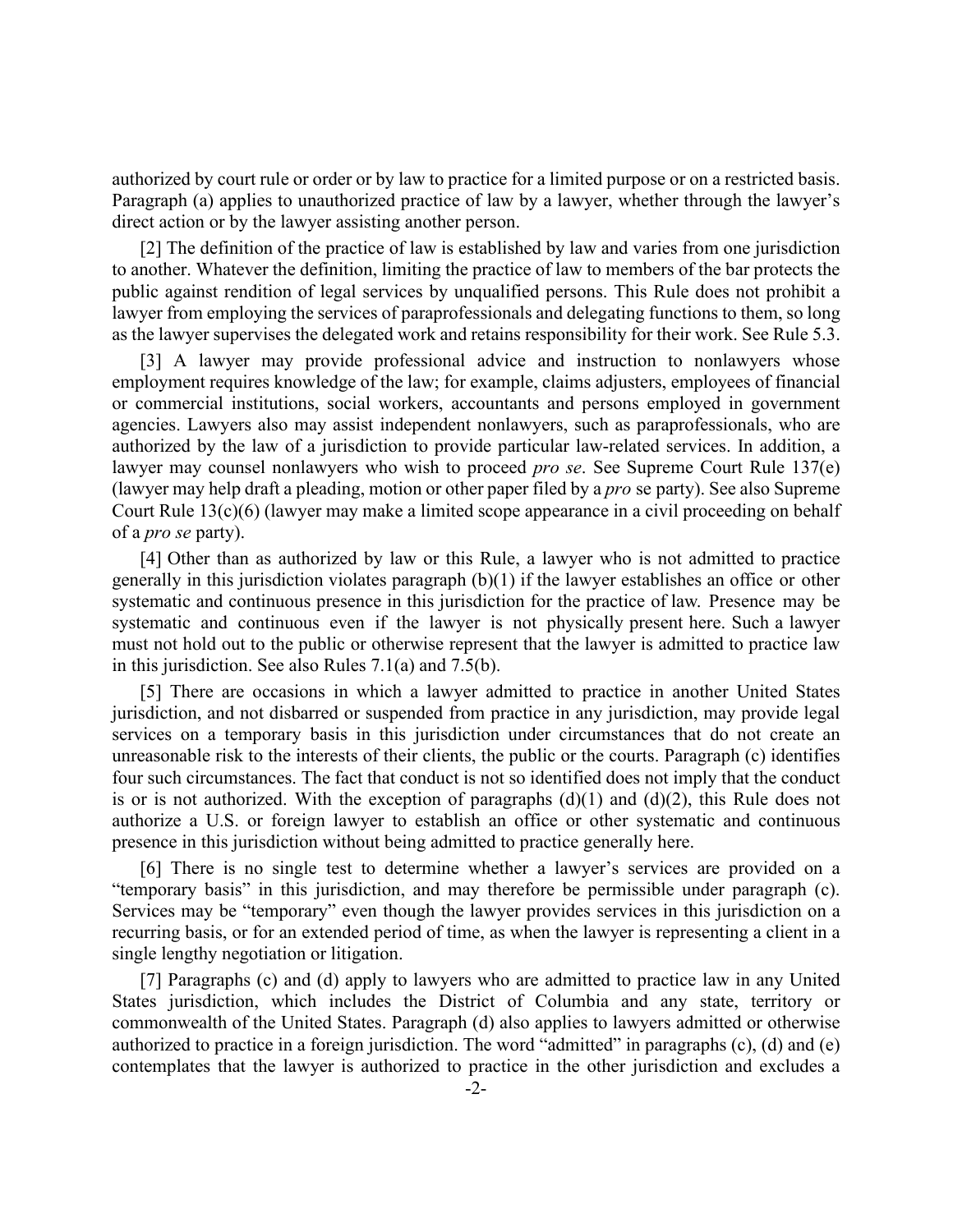lawyer who while technically admitted is not authorized to practice.

[8] Paragraph (c)(1) recognizes that the interests of clients and the public are protected if a lawyer admitted only in another jurisdiction associates with a lawyer licensed to practice in this jurisdiction. For this paragraph to apply, however, the lawyer admitted to practice in this jurisdiction must actively participate in and share responsibility for the representation of the client.

[9] Lawyers not admitted to practice generally in a jurisdiction may be authorized by law or order of a tribunal or an administrative agency to appear before the tribunal or agency. This authority may be granted pursuant to formal rules governing admission pro hac vice or pursuant to informal practice of the tribunal or agency. Under paragraph (c)(2), a lawyer does not violate this Rule when the lawyer appears before a tribunal or agency pursuant to such authority. To the extent that a court rule or other law of this jurisdiction requires a lawyer who is not admitted to practice in this jurisdiction to obtain admission pro hac vice before appearing before a tribunal or administrative agency, this Rule requires the lawyer to obtain that authority.

[10] Paragraph (c)(2) also provides that a lawyer rendering services in this jurisdiction on a temporary basis does not violate this Rule when the lawyer engages in conduct in anticipation of a proceeding or hearing in a jurisdiction in which the lawyer is authorized to practice law or in which the lawyer reasonably expects to be admitted pro hac vice. Examples of such conduct include meetings with the client, interviews of potential witnesses, and the review of documents. Similarly, a lawyer admitted only in another jurisdiction may engage in conduct temporarily in this jurisdiction in connection with pending litigation in another jurisdiction in which the lawyer is or reasonably expects to be authorized to appear, including taking depositions in this jurisdiction.

[11] When a lawyer has been or reasonably expects to be admitted to appear before a court or administrative agency, paragraph (c)(2) also permits conduct by lawyers who are associated with that lawyer in the matter, but who do not expect to appear before the court or administrative agency. For example, subordinate lawyers may conduct research, review documents, and attend meetings with witnesses in support of the lawyer responsible for the litigation.

[12] Paragraph (c)(3) permits a lawyer admitted to practice law in another jurisdiction to perform services on a temporary basis in this jurisdiction if those services are in or reasonably related to a pending or potential arbitration, mediation, or other alternative dispute resolution proceeding in this or another jurisdiction, if the services arise out of or are reasonably related to the lawyer's practice in a jurisdiction in which the lawyer is admitted to practice. The lawyer, however, must obtain admission pro hac vice in the case of a court-annexed arbitration or mediation or otherwise if court rules or law so require.

[13] Paragraph (c)(4) permits a lawyer admitted in another jurisdiction to provide certain legal services on a temporary basis in this jurisdiction that arise out of or are reasonably related to the lawyer's practice in a jurisdiction in which the lawyer is admitted but are not within paragraphs  $(c)(2)$  or  $(c)(3)$ . These services include both legal services and services that nonlawyers may perform but that are considered the practice of law when performed by lawyers.

[14] Paragraphs (c)(3) and (c)(4) require that the services arise out of or be reasonably related to the lawyer's practice in a jurisdiction in which the lawyer is admitted. A variety of factors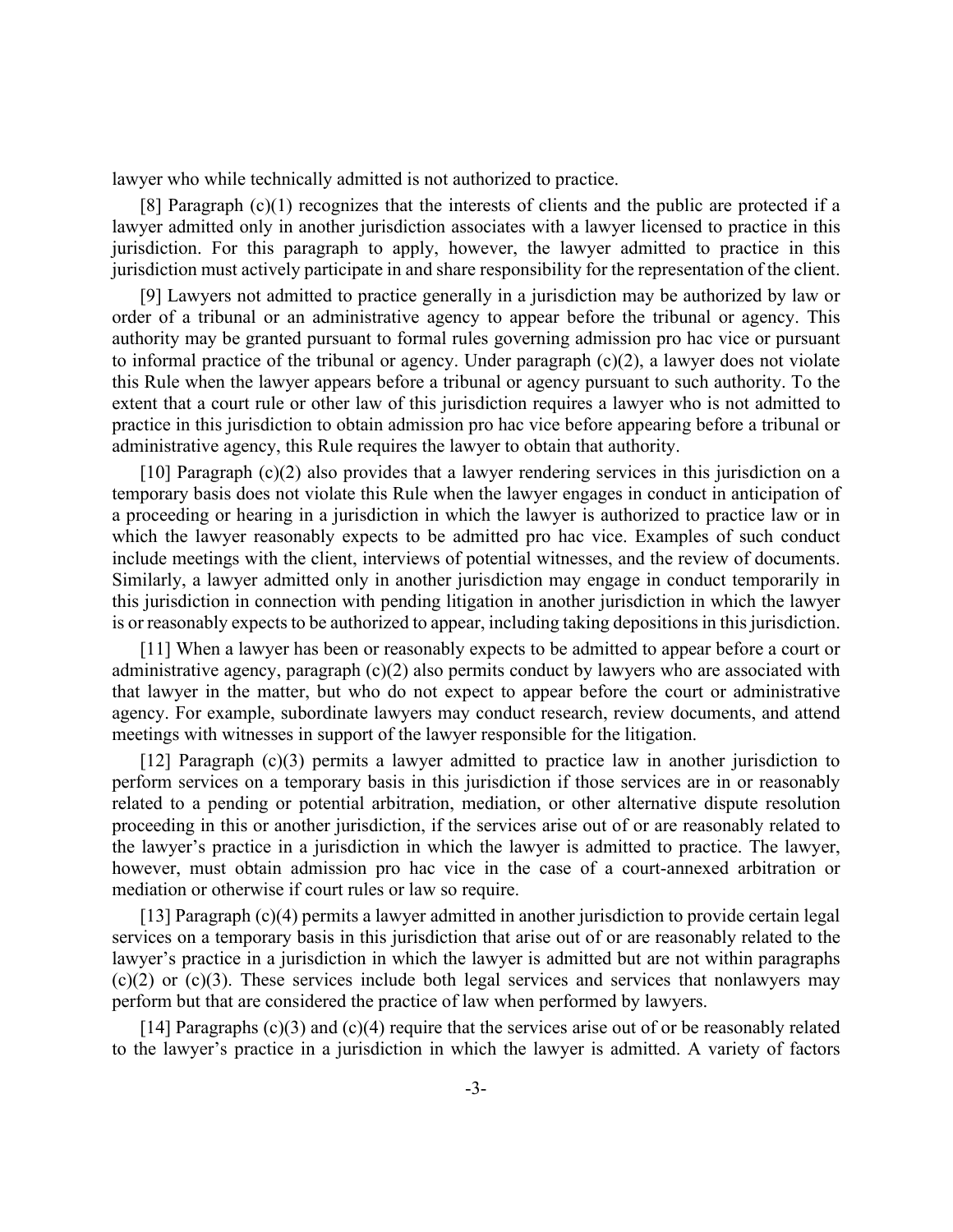evidence such a relationship. The lawyer's client may have been previously represented by the lawyer, or may be resident in or have substantial contacts with the jurisdiction in which the lawyer is admitted. The matter, although involving other jurisdictions, may have a significant connection with that jurisdiction. In other cases, significant aspects of the lawyer's work might be conducted in that jurisdiction or a significant aspect of the matter may involve the law of that jurisdiction. The necessary relationship might arise when the client's activities or the legal issues involve multiple jurisdictions, such as when the officers of a multinational corporation survey potential business sites and seek the services of their lawyer in assessing the relative merits of each. In addition, the services may draw on the lawyer's recognized expertise developed through the regular practice of law on behalf of clients in matters involving a particular body of federal, nationally uniform, foreign, or international law.

[15] Paragraph (d) identifies two circumstances in which a lawyer who is admitted to practice in another United States or a foreign jurisdiction, and is not disbarred or suspended from practice in any jurisdiction or the equivalent thereof, may establish an office or other systematic and continuous presence in this jurisdiction for the practice of law. Pursuant to paragraph (c) of this Rule, a lawyer admitted in any U.S. jurisdiction may also provide legal services in this jurisdiction on a temporary basis. Except as provided in paragraphs  $(d)(1)$  and  $(d)(2)$ , a lawyer who is admitted to practice law in another United States or foreign jurisdiction and who establishes an office or other systematic or continuous presence in this jurisdiction must become admitted to practice law generally in this jurisdiction.

[16] Paragraph (d)(1) applies to a U.S. or foreign lawyer who is employed by a client to provide legal services to the client or its organizational affiliates, i.e., entities that control, are controlled by, or are under common control with the employer. This paragraph does not authorize the provision of personal legal services to the employer's officers or employees. The paragraph applies to in-house corporate lawyers, government lawyers and others who are employed to render legal services to the employer. The lawyer's ability to represent the employer outside the jurisdiction in which the lawyer is licensed generally serves the interests of the employer and does not create an unreasonable risk to the client and others because the employer is well situated to assess the lawyer's qualifications and the quality of the lawyer's work.

[17] If an employed lawyer establishes an office or other systematic presence in this jurisdiction for the purpose of rendering legal services to the employer, the lawyer may be subject to registration or other requirements, including assessments for client protection funds and mandatory continuing legal education. See Illinois Supreme Court Rules 706(f), (g), 716, and 717 concerning requirements for house counsel and legal service program lawyers admitted to practice in other jurisdictions who wish to practice in Illinois.

[18] Paragraph (d)(2) recognizes that a U.S. or foreign lawyer may provide legal services in a jurisdiction in which the lawyer is not licensed when authorized to do so by federal or other law, which includes statute, court rule, executive regulation or judicial precedent.

[19] A lawyer who practices law in this jurisdiction pursuant to paragraphs (c) or (d) or otherwise is subject to the disciplinary authority of this jurisdiction. See Rule 8.5(a).

[20] In some circumstances, a lawyer who practices law in this jurisdiction pursuant to